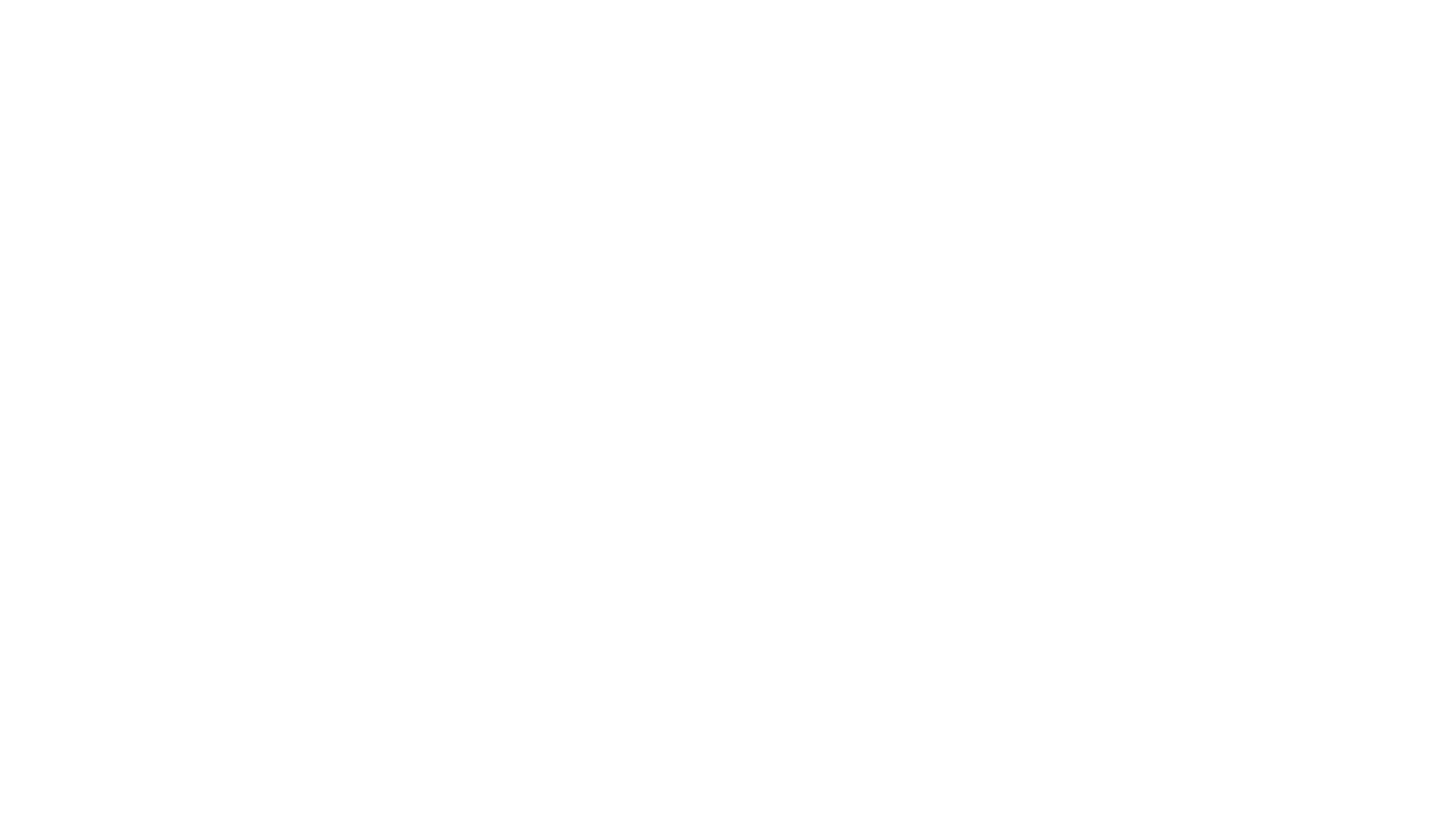# What's the Brand Re:Boot Program and who is it for?

# The world has changed immeasurably over the last five years.

A long list of external factors have changed what B2B customers want, expect and demand from a brand.

If there ever was a time for businesses to rethink their brand — what they stand for, how they communicate, what they look like and how they can stand out from the competition — it's coming out of one of the biggest global shake ups in recent history.

But we recognise taking on a brand refresh can be a daunting task.

So, we've put together the "Brand Reboot Program" — created for brands at the point of change to reposition their businesses in a simple, cost effective and impactful way.

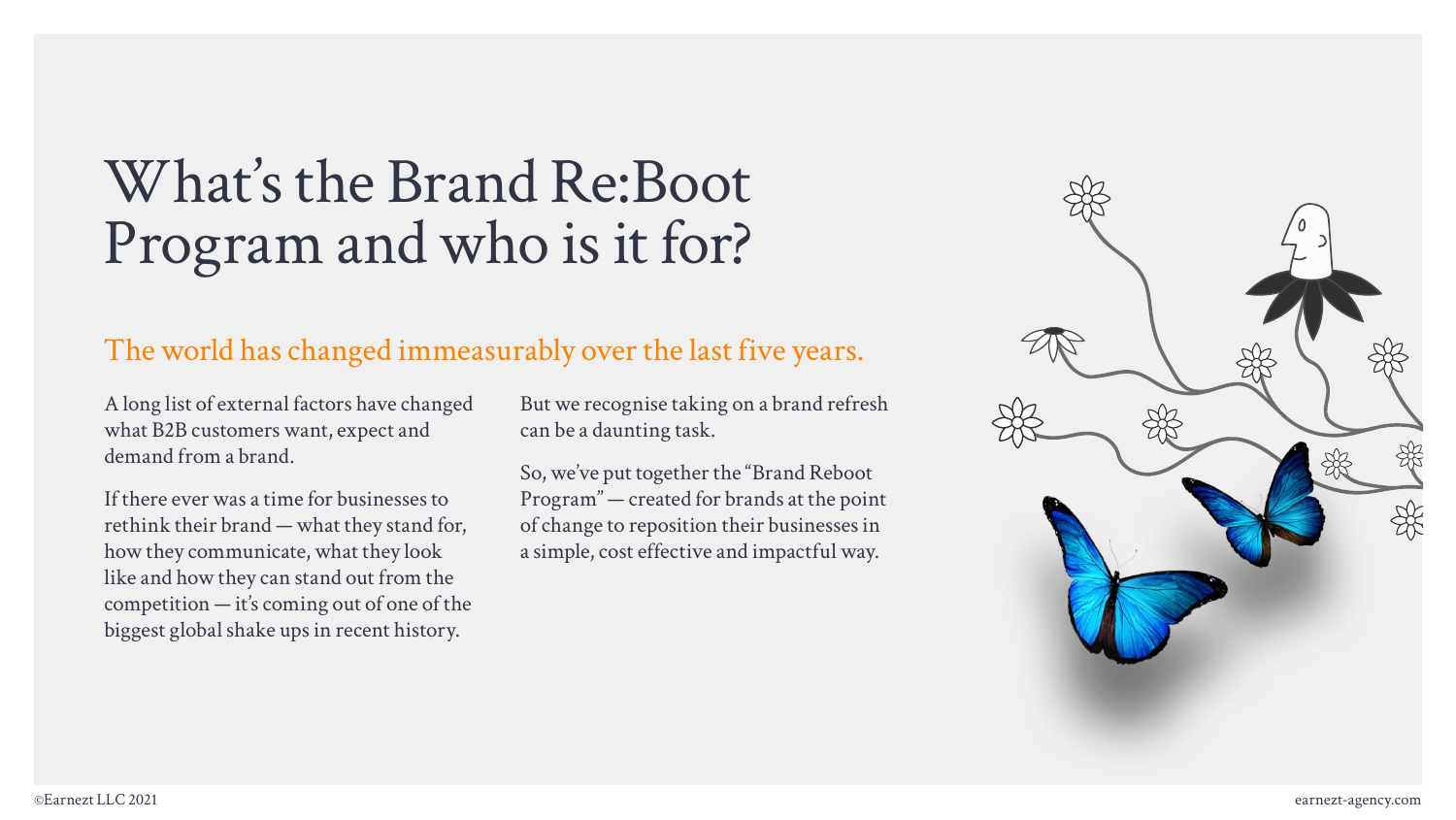# How does it work?

This is a six month program broken into four stages:



Each stage has clearly defined outputs at the end and ultimately leads to a new brand that is fit for a new world.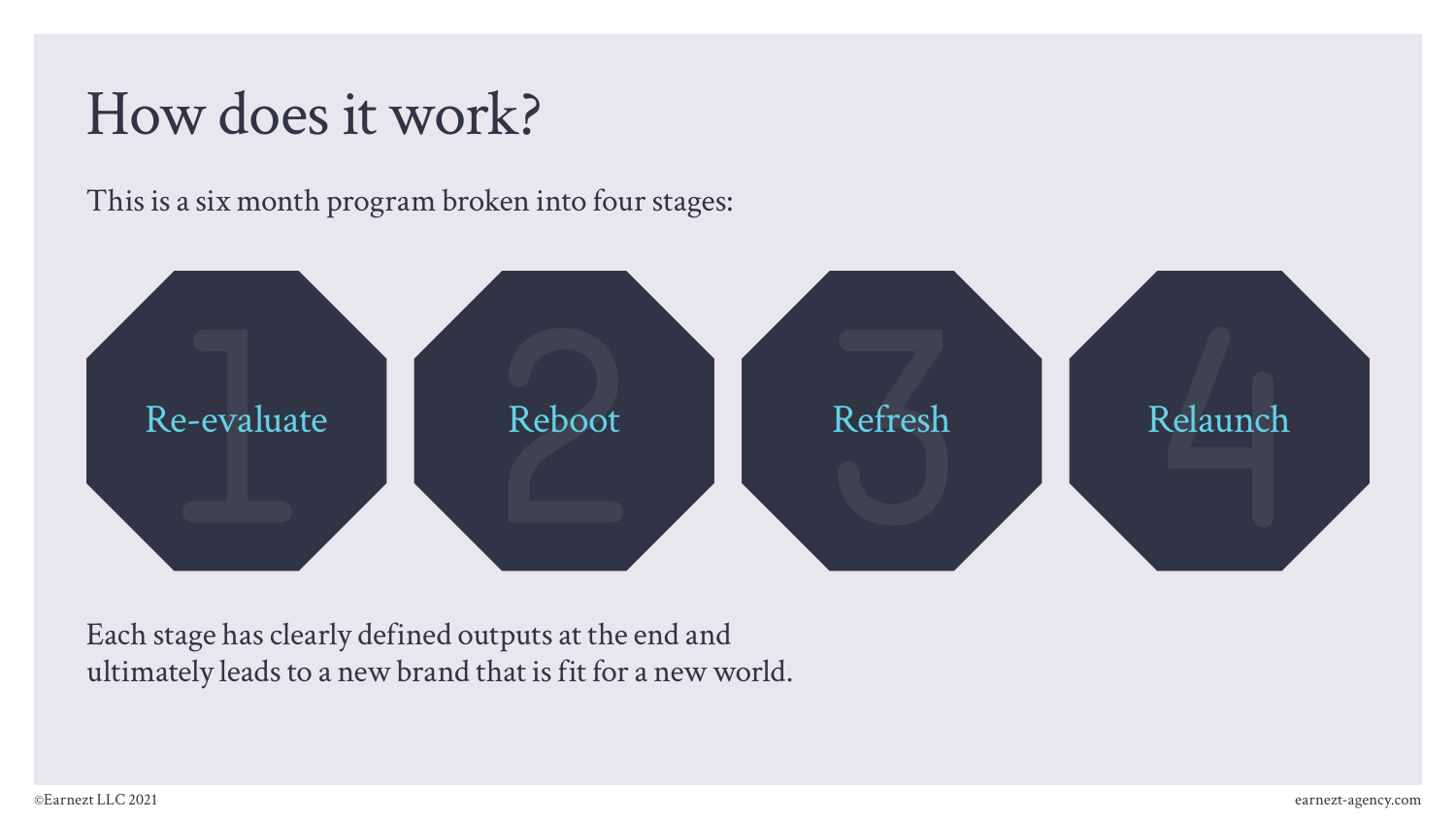# Stage 1 Re-evaluate

This stage sets up the reboot for success. It's about gathering data and insights that'll inform a clear differentiated value proposition and brand identity.

### **What does it involve?**

**Brand Snapshot report from Earnest IQ** Using digital/social monitoring platforms to give an overview of how your brand is performing in the market (e.g. share of voice, share of search, social sentiment, channel engagement)

**Market oversight report** Giving insight into the competition, the challenges in the industry and the opportunities.

**Customer interview report**  Playing back customers' view of the business, what it stands for and where it should go.

**Leadership interview report**  Playing back leadership's view of the business, what it stands for and where it should go.

**Re-evaluate playback session + report delivery (2hr)** Face to face meeting giving back findings and what that means for brand development.

## **How long is this phase?**

One month.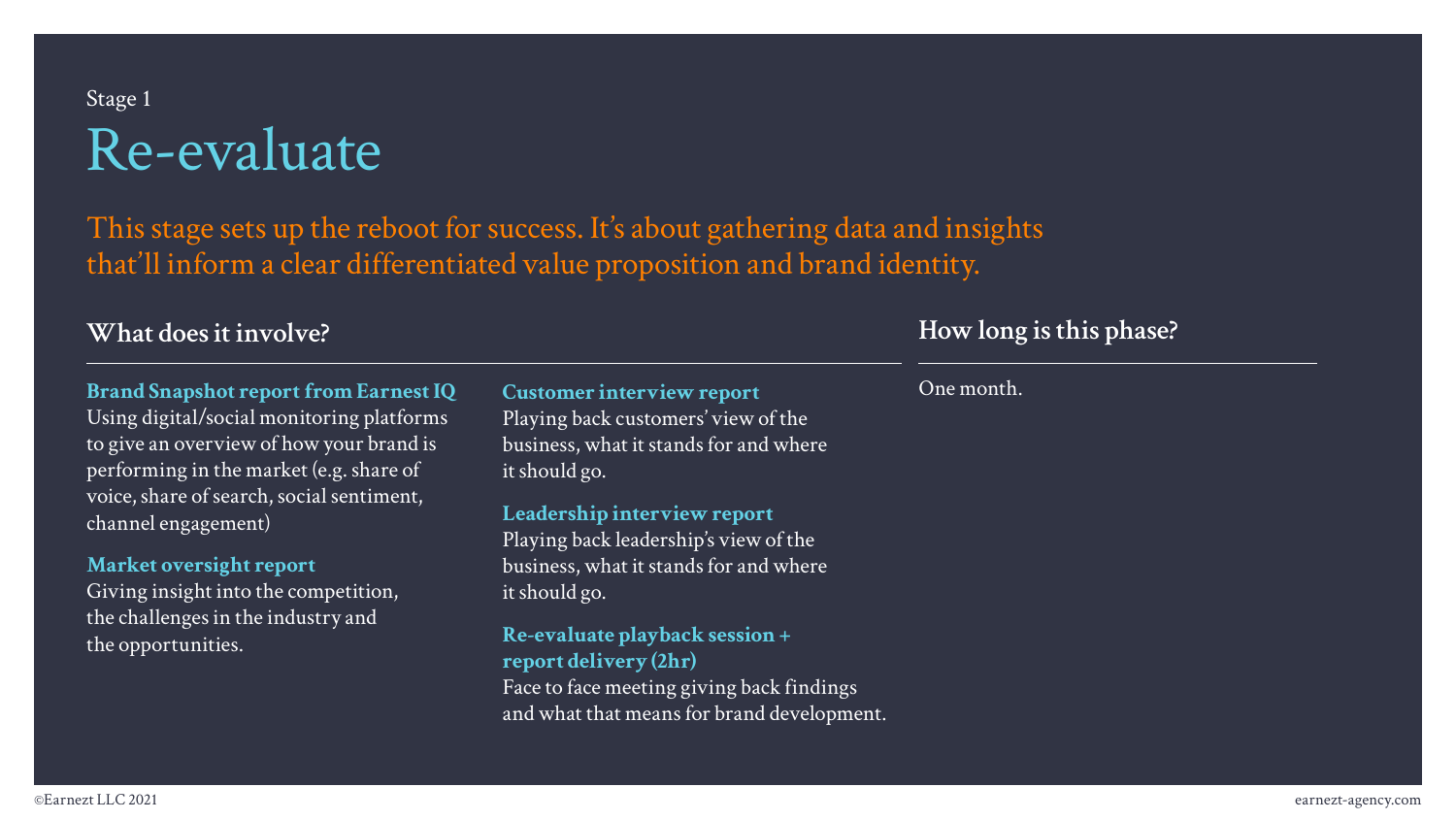# Stage 2 Reboot

This stage tackles the two biggest outputs of the brand: the brand messaging and the visual identity (look and feel).

### **What does it involve?**

**New positioning** Rethinking how we position and talk about ourselves to our customers

#### **New look and feel** That brings the positioning to life in a creative way and makes you stand out

**How long is this phase?**

Two months.

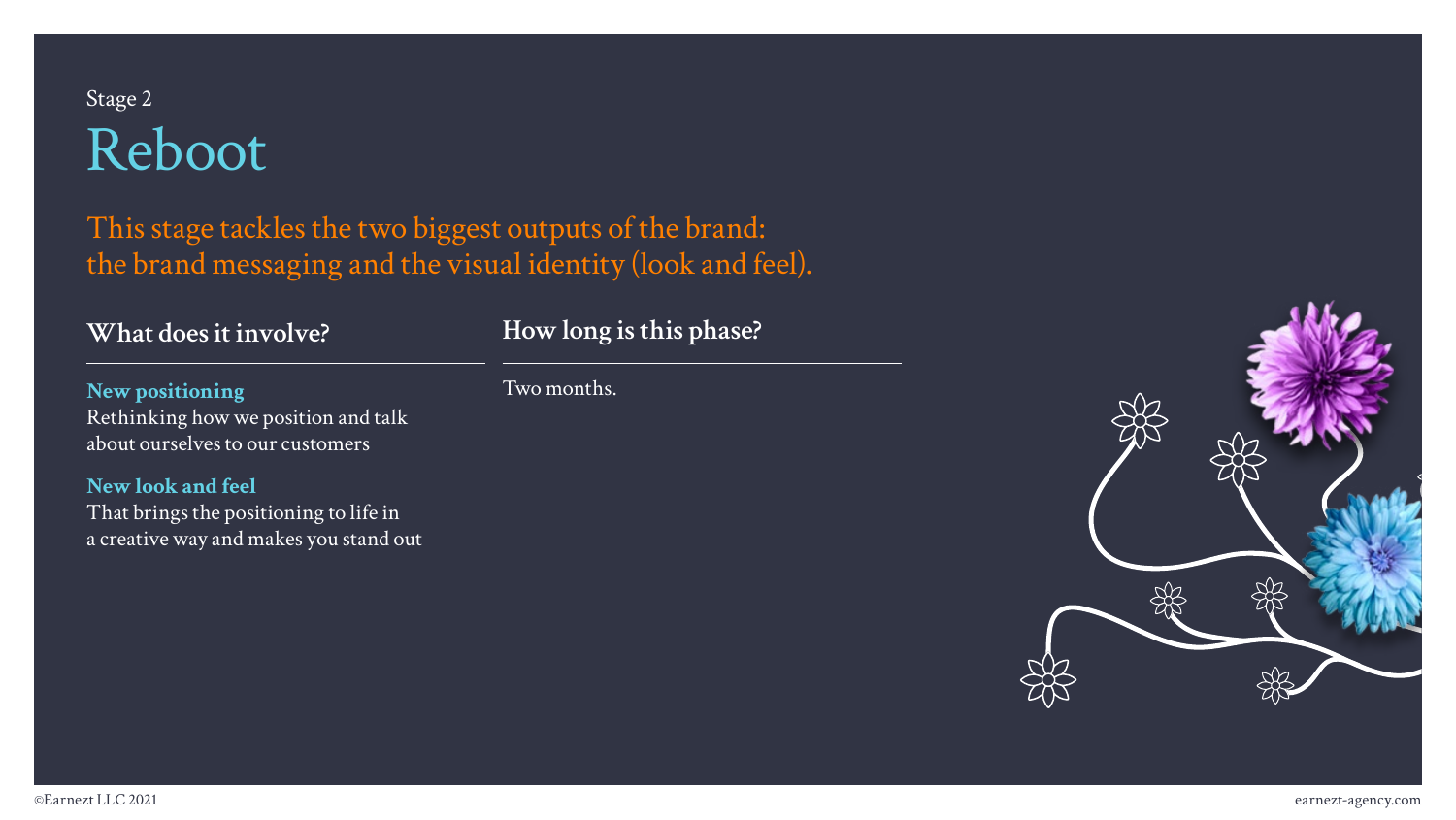# Stage 3 Refresh

This stage involves updating the primary vehicle for your re-booted brand: the company website. Taking the new messaging and identity and delivering it into the digital experience your customers will interact with

## **What does it involve?**

There are two options for this, really depending on whether you are rebuilding a website, or reskinning it.

**Option A: Website reskin** We provide updated design templates and digital elements, which your in-house web team or third party developers can implement.

#### **Option B: Website rebuild**

This is a far bigger job – involving site restructure, new content and rethinking how the entire site works. Then, implementing the new messaging and identity.

### **How long is this phase?**

**Option A: Website reskin** One month + your development time.

**Option B: Website rebuild** Five months.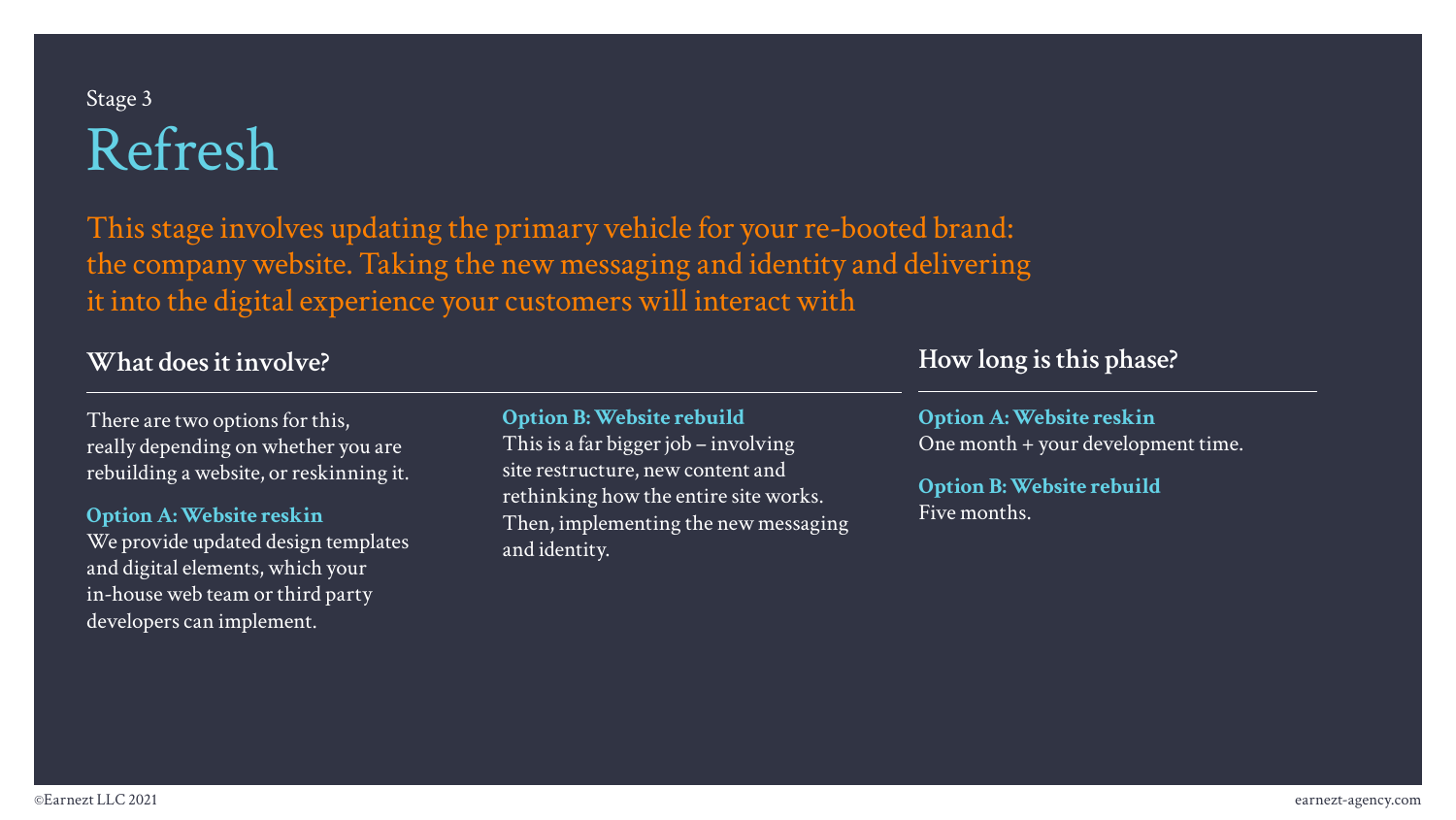# Stage 4 Relaunch

When you've re-booted your brand, the next step is to tell the world (and your people) about it. Whilst launches can involve complex tactical planning, the re-boot package focuses on 'fast start' assets that will get you to market.

**What does it involve?**

#### **Guidelines**

Capturing the messaging and identity into an easy to use guide that helps internal teams or external agencies build marketing and sales assets.

#### **Brand film**

To bring the new brand story to life in two minutes

#### **Internal communication campaign**

Standardized set of assets and ideas to communicate the brand internally (We would work with you to determine what these assets would be.)

#### **Online launch campaign**

Standardized set of assets and ideas to communicate the brand externally (We would work with you to determine what these assets would be.)

### **How long is this phase?**

#### Two months.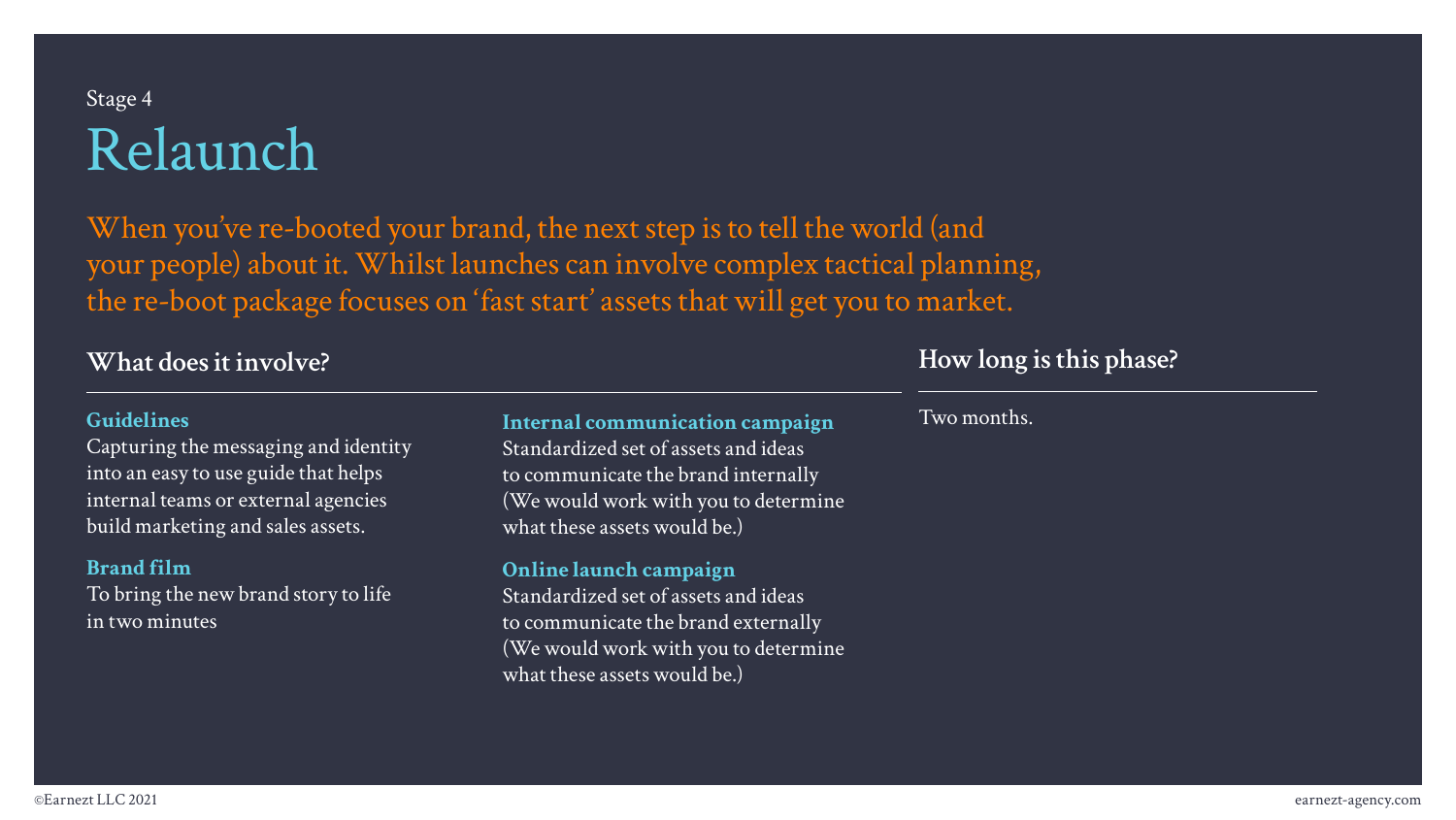# Costs and requirements

**What does it all cost?**

# \$25k/month

 $($150k$  across 6 months)\*

*\*This is based on Option 3a from Refresh (Website designs only). Website development will be costed separately*

*We can work with you on tailored costing, if you think your needs may be different.* 

# **What is required from you**

Clearly defined **1** business strategy

**3**

**2**

Clearly agreed picture of the

Internal stakeholder buy-in (especially the CEO)

**4** A core team to project manage and run internal coordination and diary management.

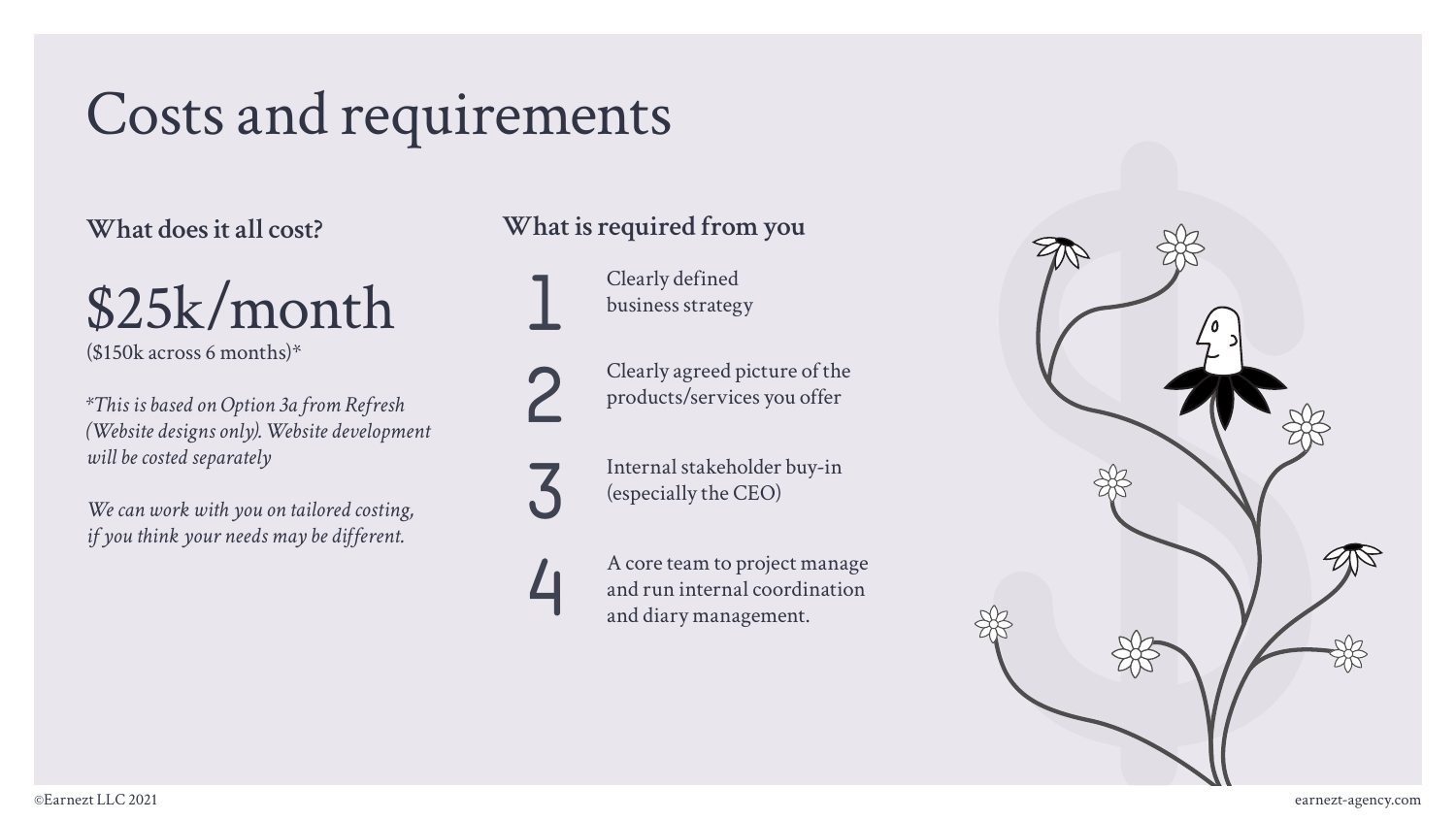## **About us**

Earnezt is the award winning agency B2B marketing agency that is chasing out the humdrum in New York and London.

## **Get in touch**

To see how we can give your brand a rethink, get in touch at hello@earnezt-agency.com